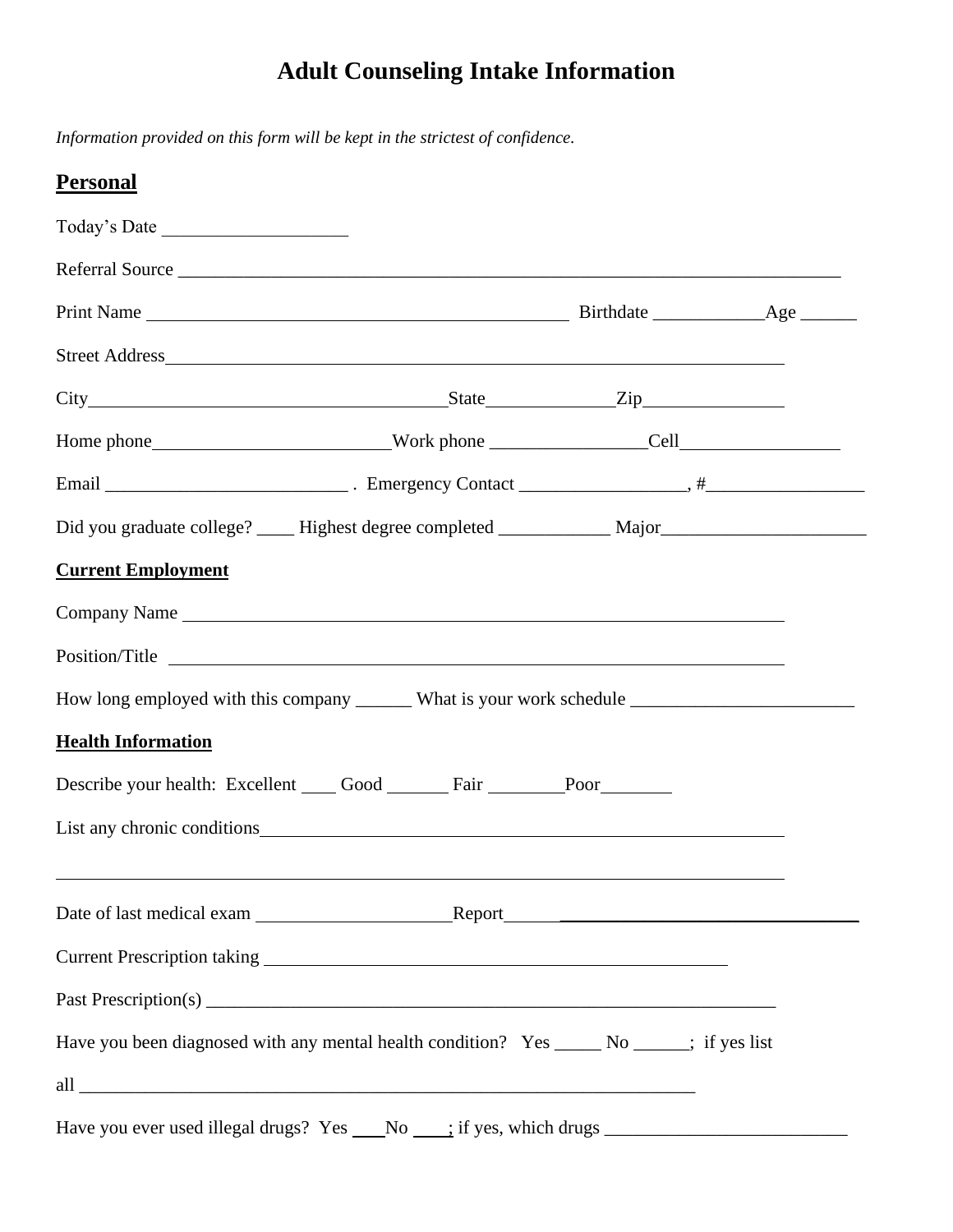| Have you ever had a nervous breakdown or severe emotional upset? __________ If yes, explain<br><u> 1989 - Andrea Andrew Maria (h. 1989).</u>                                                                                            |  |
|-----------------------------------------------------------------------------------------------------------------------------------------------------------------------------------------------------------------------------------------|--|
| Have you ever been abused (physically, sexually, etc.)? Yes ____, No___; if yes explain _____                                                                                                                                           |  |
| <u> 2000 - Andrea Andrewski, američki politik († 20. dubnja 1900)</u><br>Have you ever seen a psychologist or counselor? _________ If yes, when/and why_____________                                                                    |  |
| ,我们也不会有什么。""我们的人,我们也不会有什么?""我们的人,我们也不会有什么?""我们的人,我们也不会有什么?""我们的人,我们也不会有什么?""我们的人<br>Have you ever spent time in a psychiatric hospital or drug treatment center? Yes _____, No_____                                                     |  |
|                                                                                                                                                                                                                                         |  |
| If you have seen a counselor in the past regarding your current situation? If yes, then briefly explain the                                                                                                                             |  |
| <b>Family Information</b><br>Your Marital Status: In first marriage_ In second marriage_____ In third marriage____<br>In fourth marriage Engaged Dating Single<br>(check one)<br>Divorced Separated Widowed Living together (unmarried) |  |
|                                                                                                                                                                                                                                         |  |
|                                                                                                                                                                                                                                         |  |
|                                                                                                                                                                                                                                         |  |
| Date of Marriage<br><u>How long dated before marrying</u>                                                                                                                                                                               |  |
|                                                                                                                                                                                                                                         |  |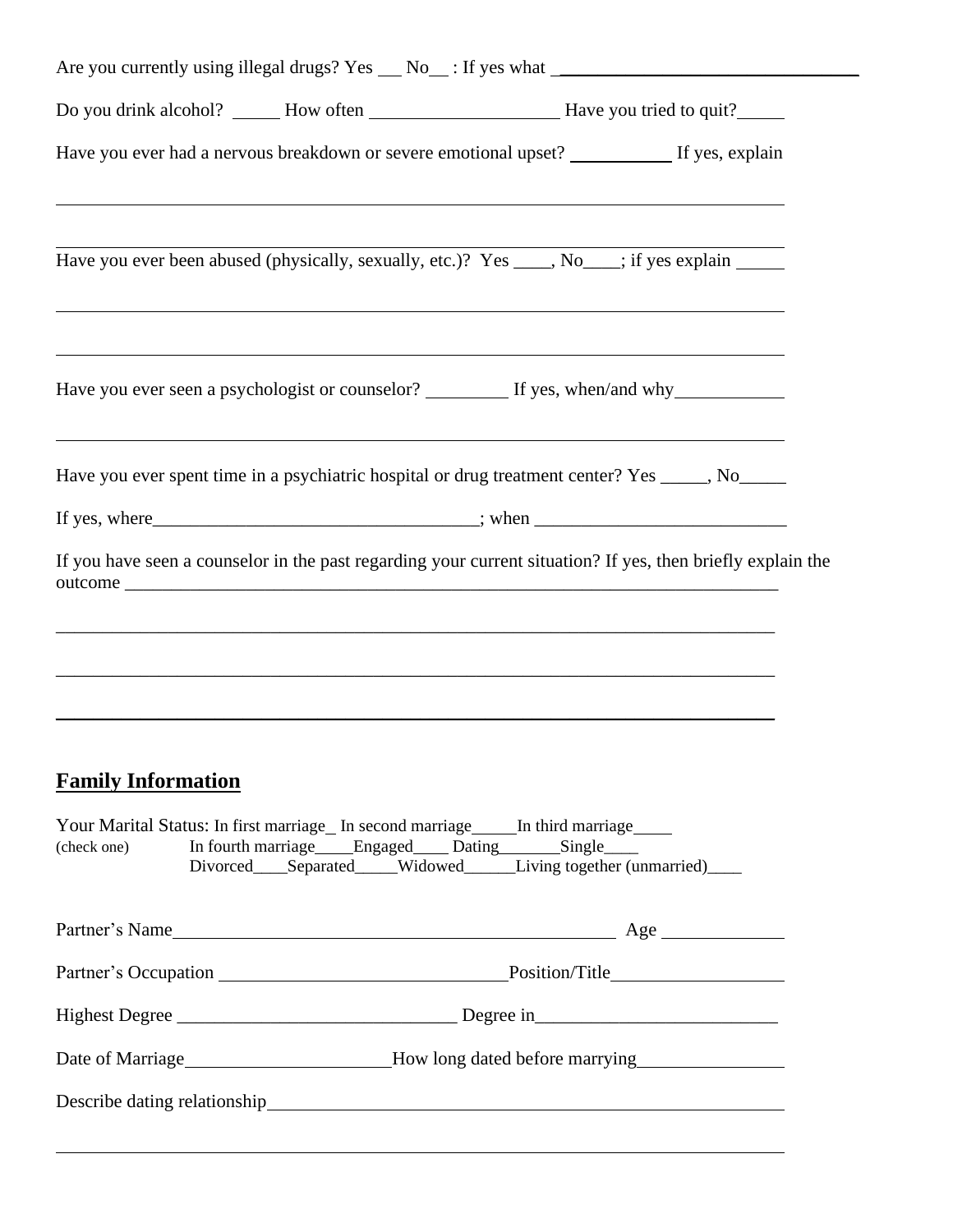| Have either of you been married before? | Who           |
|-----------------------------------------|---------------|
| Date Married                            | Date Divorced |

Information about children

| Child's Name | Age | Gender   Living with | Stepchild | Adopted |
|--------------|-----|----------------------|-----------|---------|
|              |     | you                  |           |         |
|              |     |                      |           |         |
|              |     |                      |           |         |
|              |     |                      |           |         |
|              |     |                      |           |         |
|              |     |                      |           |         |

Describe your relationship with your father

Describe your relationship with your mother

Describe your relationship with your children

Describe your father and mother's relationship<br>
<u>Describe your father and mother's relationship</u>

#### **What type of home were you raised in, check all that apply?**

 Traditional (Father, Mother, Children) \_\_ Divorced; whom did you live with \_\_\_\_\_\_\_\_ Step-Family; which parent remarried , who did you live with Other (describe here Loving family, demonstrated with affection, words, hugs and kisses Loving family, but not demonstrated with affection, words, hugs and kisses Abusive (Physically\_\_\_, Verbally\_\_\_\_, Emotional\_\_\_, Sexually\_\_\_, Neglectful\_\_\_)

### **Spiritual**

Explain your beliefs or position on spiritual matters: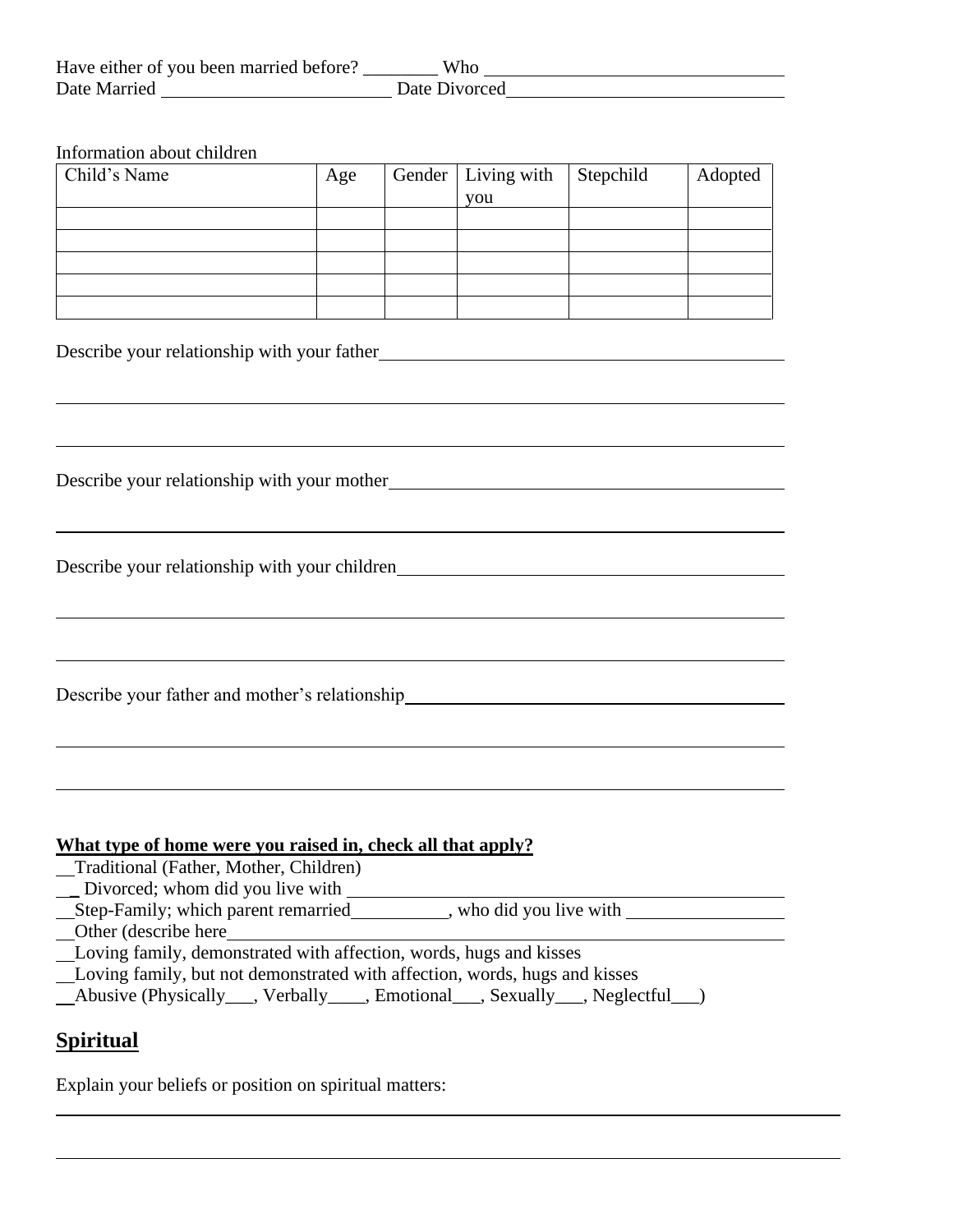| Complete the open-ended questions below:           |
|----------------------------------------------------|
|                                                    |
|                                                    |
|                                                    |
|                                                    |
| The thing about my partner that bothers me most is |
|                                                    |
|                                                    |

#### **Current Challenges:**

In your own words, describe your current condition. In other words why are you coming in for counseling?

**\_\_\_\_\_\_\_\_\_\_\_\_\_\_\_\_\_\_\_\_\_\_\_\_\_\_\_\_\_\_\_\_\_\_\_\_\_\_\_\_\_\_\_\_\_\_\_\_\_\_\_\_\_\_\_\_\_\_\_\_\_\_\_\_\_\_\_\_\_\_\_\_\_\_\_\_\_**

List below anything else to help me understand you